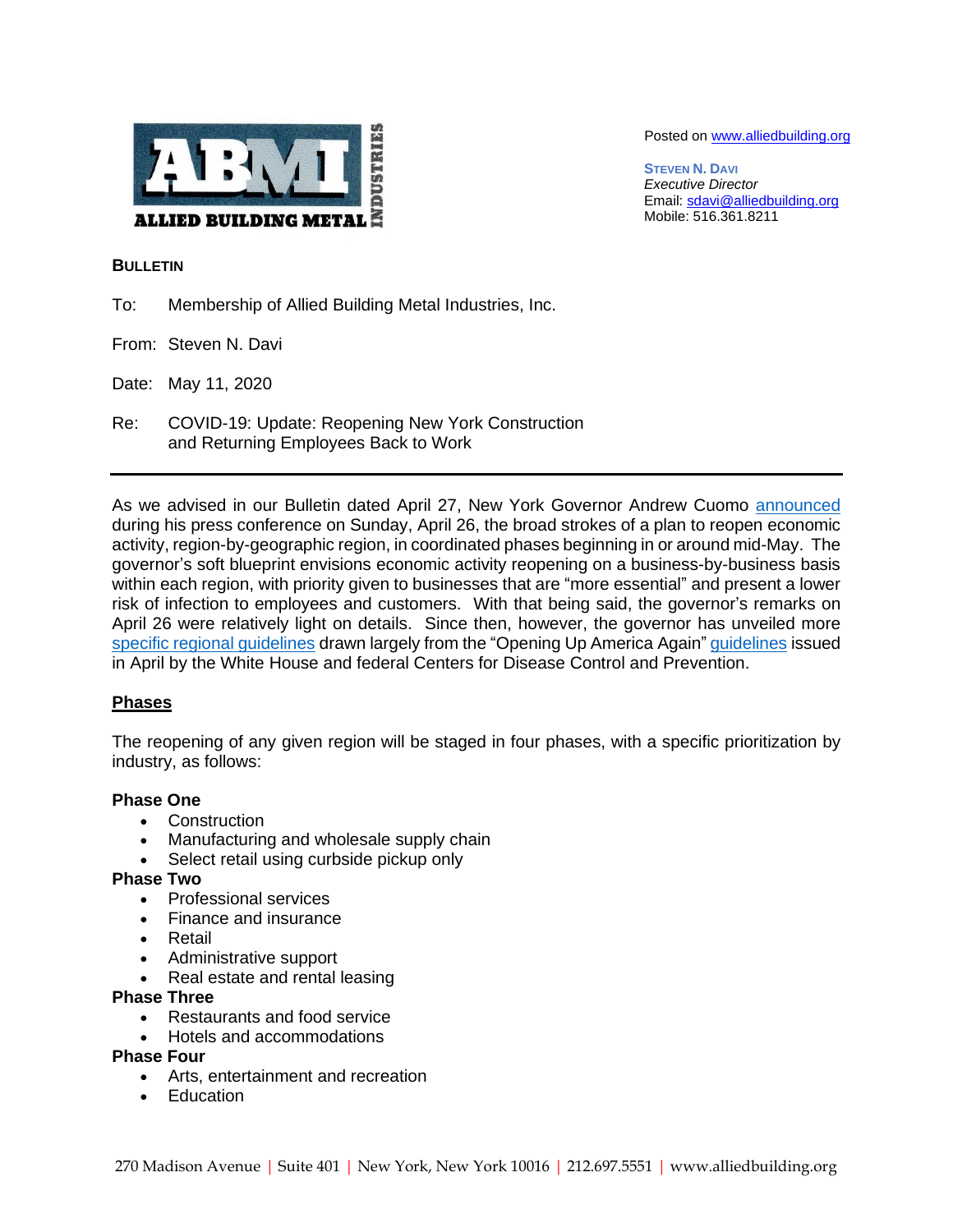As we have previously advised, there will be a two-week monitoring period between each phase to ensure that hospitalization and infection rates remain stable.

### **Health Care Capacity and Testing: Seven Criteria**

Each region will have to satisfy seven specific criteria before businesses and services may be permitted to reopen:

- 1) Net hospitalizations for cases of COVID-19, the disease caused by the coronavirus, must either experience a continuous fourteen-day decline or no more than fifteen new hospitalizations per day over a three-day rolling average. New York City has reached this benchmark.
- 2) A continuous fourteen-day decline in coronavirus-related hospital deaths, or fewer than five deaths per day, over a three-day rolling average. New York City has reached this benchmark.
- 3) Fewer than two new hospitalizations per 100,000 residents per day over a three-day rolling average. New York City and its suburbs are reported to be far from meeting this benchmark.
- 4) A hospital-bed vacancy rate of at least thirty percent to be prepared for possible new waves of coronavirus-related diseases in the future.
- 5) An intensive care unit (ICU)-bed availability rate of at least thirty percent. This is coupled with a new requirement that hospitals have at least ninety days of PPE stockpiled.
- 6) Implement a testing regimen with the capacity to conduct thirty diagnostic tests for every 1,000 residents per month. New York City has reached this benchmark. Regions also must maintain an appropriate number of testing sites to accommodate its population and must fully advertise where and how people can get tested.
- 7) Develop a system to trace individuals with confirmed COVID-19 and to notify any and all people with whom such infected individuals have been in contact. To accomplish this tracing system would require at least thirty working contact tracers per 100,000 residents, and potentially additional contact tracers based on the projected number of cases in a particular region. It has been reported Michael Bloomberg has given \$10.5 million toward this initiative.

#### **Regional Coordination**

Regions must also institute regional control rooms to monitor businesses and regional indicators during the phased re-opening, including hospital capacity, rate of infection and PPE burn rate; isolation facilities for those who test positive; and protections for essential workers.

The governor's plan also calls for regional coordination with regard to the re-opening of schools, transportation systems, as well as testing and tracing, to be overseen by [ten regional councils:](https://www.governor.ny.gov/sites/governor.ny.gov/files/atoms/files/RegionalCouncilMap.pdf) the Capital Region, Central New York, Finger Lakes, Mid-Hudson Valley, Mohawk Valley, New York City, North Country, Long Island, Southern Tier, and Western New York.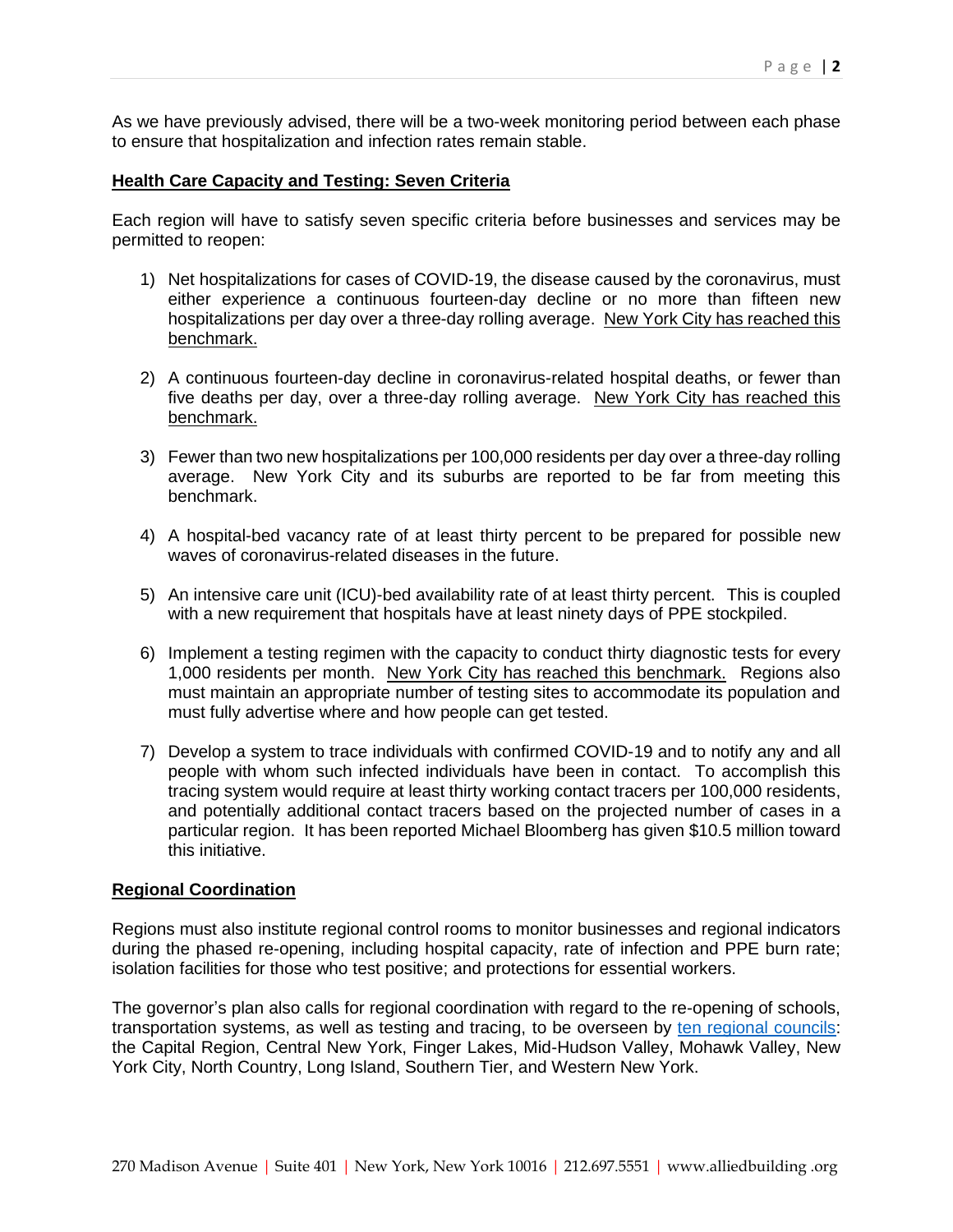### **Business Precautions**

As we have previously advised, the governor's plan will require each business and industry, before re-opening will be permitted to proceed, to have a plan in place to protect employees and consumers, make the workplace safer, and implement processes that lower risk of infection. The governor's office has not yet provided guidance regarding the specifics of these plans, nor has it announced whether employers will be required to submit these plans to the state, and if so, what review and approval process will ensue. However, the governor did indicate that a "New York Forward Re-Opening Advisory Board" of business leaders has been created to formulate plans, and that businesses will be required to:

- Adjust workplace hours and shift design as necessary to reduce density in the workplace
- Enact social distancing protocols
- Restrict non-essential travel for employees
- Require all employees and customers to wear masks if in frequent contact with others
- Implement strict cleaning and sanitation standards
- Enact a continuous health screening process for individuals to enter the workplace
- Continue tracing, tracking and reporting of cases
- Develop liability processes

As you know, New York City construction has been proactive where these issues are concerned. Through the coordinated efforts of many construction industry leaders, spearheaded by the BCTC and REBNY, with substantial input from the BTEA and individual trade associations including Allied, a remobilization plan and COVID-19 health and wellness protocol has been developed for the governor's consideration that, if acceptable, will allow New York City construction to re-open sooner in an incremental manner. The remobilization plan and COVID-19 health and wellness protocol has been submitted to the governor's office and is under review.

The members of the New York Forward Re-Opening advisory board appointed to help guide the state's re-opening strategy are identified in the attachment accompanying this Bulletin.

At the city level, Mayor Bill de Blasio is in the process of forming ten sector advisory councils populated by dozens of business executives to help plan for the reopening of the city's economy. These sector advisory councils reportedly are scheduled to begin meeting in the next few days. Each group is said to have twenty to forty-five members and will be led by deputy mayors.

The members of the construction and real estate sector advisory council were announced last week. Deputy mayors Vicki Been and Laura Anglin will lead this sector group. The appointed members to the NYC real estate and construction advisory council are as follows:

| Name                           | Company                              |
|--------------------------------|--------------------------------------|
| Carlo Scissura                 | <b>New York Building Congress</b>    |
| <b>Cheryl McKissack Daniel</b> | McKissack                            |
| Colvin Grannum                 | Bedford Stuyvesant Restoration Corp. |
| Dan Tishman                    | Tishman/AECOM                        |
| Don Fusco                      | Skanska USA                          |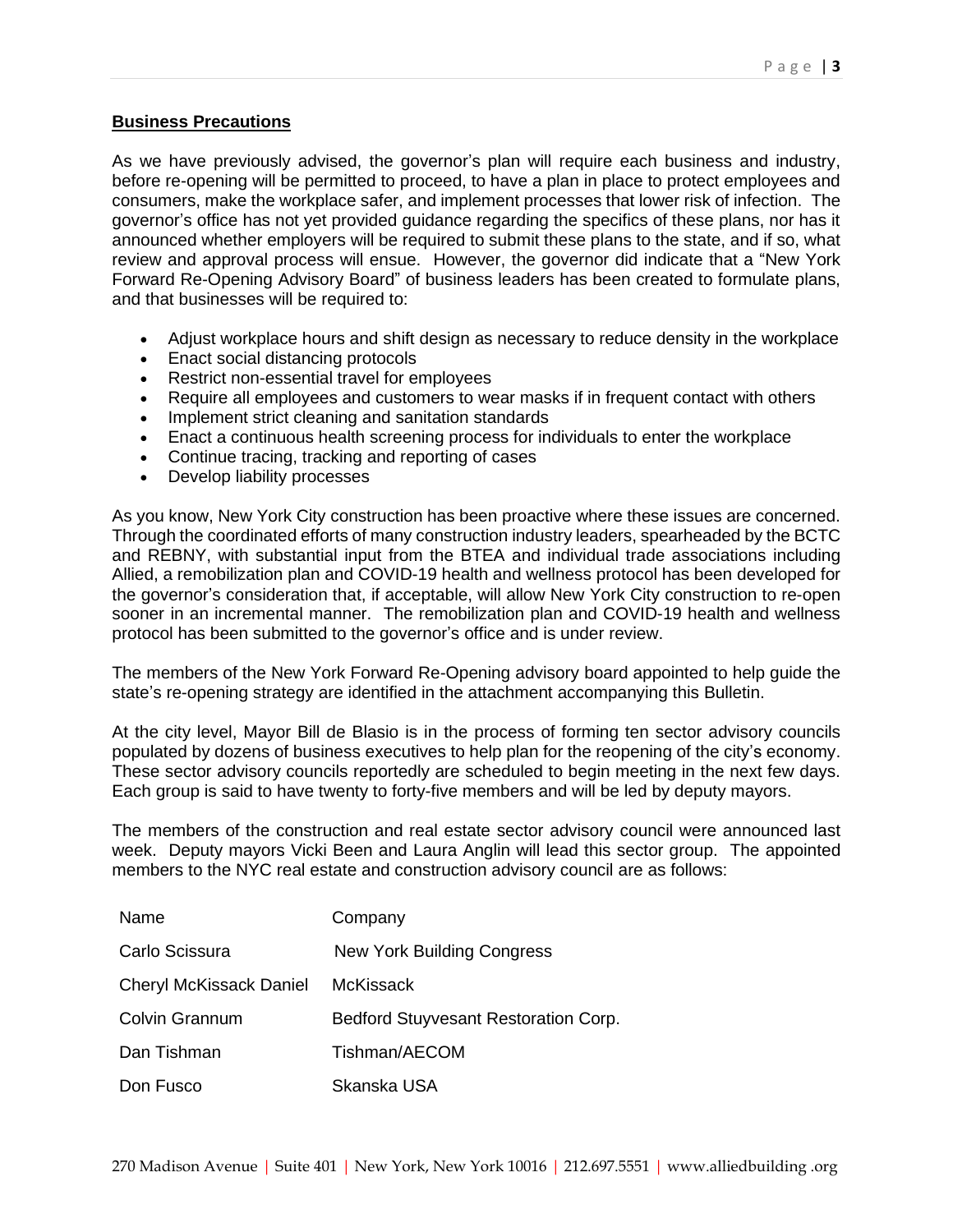| <b>Donnel Baird</b>      | <b>BlocPower</b>                                             |
|--------------------------|--------------------------------------------------------------|
| Elizabeth Velez          | <b>Velez Organization</b>                                    |
| Ericka Keller            | <b>Brisa Builders</b>                                        |
| <b>Francilia Wilkins</b> | <b>RFW Consultants</b>                                       |
| Gary LaBarbera           | Building and Construction Trades Council of Greater New York |
| Hana Kassem              | <b>KPF</b>                                                   |
| James Prendamano         | <b>Casandra Properties</b>                                   |
| James Rubin              | Meridiam                                                     |
| James Whelan             | <b>REBNY</b>                                                 |
| Jeff Blau                | <b>Related Cos.</b>                                          |
| <b>Kirk Goodrich</b>     | Monadnock Development                                        |
| Larry Englestein         | 32BJ SEIU Secretary-Treasurer                                |
| Laura Ettelman           | <b>SOM</b>                                                   |
| Lawrence Benenson        | <b>Benenson Capital Partners</b>                             |
| Lou Coletti              | <b>Building Trades Employers' Association</b>                |
| Luis Tormenta            | The LiRo Group                                               |
| Mary Ann Tighe           | <b>CBRE</b>                                                  |
| <b>Meredith Marshall</b> | BRP Cos.                                                     |
| Michael McKelvy          | Gilbane Building Co.                                         |
| Nayan Parikh             | Ashnu International Inc.                                     |
| <b>Ron Moelis</b>        | L+M                                                          |
| Susan Camerata           | <b>Wavecrest Management</b>                                  |
| <b>Tim Cawley</b>        | Con Edison                                                   |
| <b>William Rudin</b>     | <b>Rudin Management</b>                                      |
| William Zeckendorf       | <b>Terra Holdings</b>                                        |

# **Tracking Progress**

Non-essential businesses in the state continue to be closed. as per **Executive Order No. 202.18**, until 11:59 p.m. on Friday, May 15, 2020. If this date is not extended (there has been no definitive indication as of yet regarding an extension), regions may begin to re-open after May 15 once they satisfy the above seven criteria necessary to protect public health and, presumably, have plans in place covering the above business precautions to safeguard the workplace. The state is